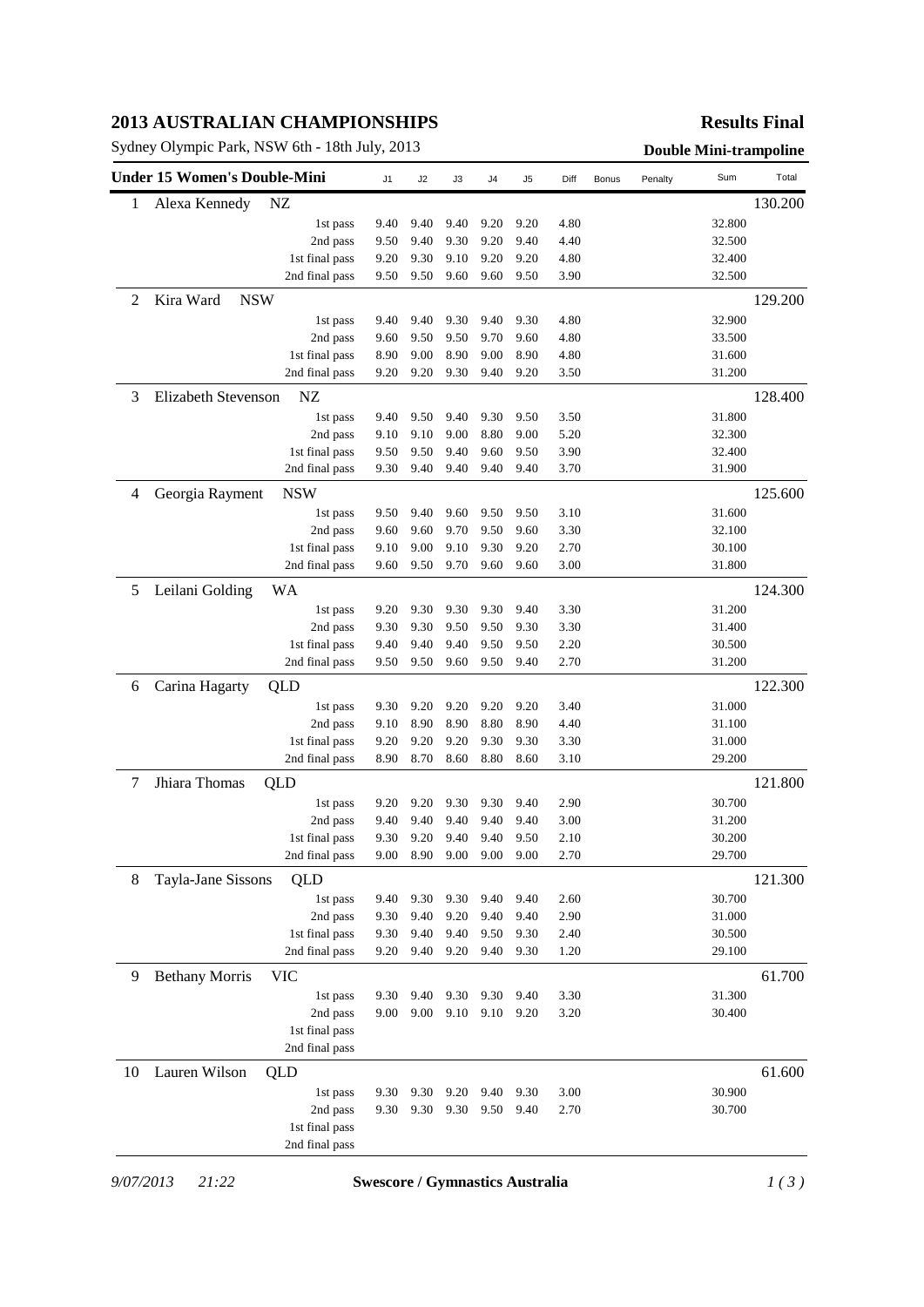# **2013 AUSTRALIAN CHAMPIONSHIPS**

Sydney Olympic Park, NSW 6th - 18th July, 2013 **Double Mini-trampoline** 

### **Results Final**

| 10<br>12 | Amber Dickinson          | <b>NSW</b><br>1st pass |      |      |      |      |      |      |  |        |        |
|----------|--------------------------|------------------------|------|------|------|------|------|------|--|--------|--------|
|          |                          |                        |      |      |      |      |      |      |  |        | 61.600 |
|          |                          |                        | 9.20 | 9.20 | 9.30 | 9.30 | 9.20 | 2.70 |  | 30.400 |        |
|          |                          | 2nd pass               | 9.40 | 9.40 | 9.50 | 9.60 | 9.50 | 2.80 |  | 31.200 |        |
|          |                          | 1st final pass         |      |      |      |      |      |      |  |        |        |
|          |                          | 2nd final pass         |      |      |      |      |      |      |  |        |        |
|          | <b>Faith Simmons</b>     | <b>NSW</b>             |      |      |      |      |      |      |  |        | 61.100 |
|          |                          | 1st pass               | 9.40 | 9.30 | 9.30 | 9.40 | 9.30 | 2.70 |  | 30.700 |        |
|          |                          | 2nd pass               | 9.40 | 9.30 | 9.40 | 9.40 | 9.50 | 2.20 |  | 30.400 |        |
|          |                          | 1st final pass         |      |      |      |      |      |      |  |        |        |
|          |                          | 2nd final pass         |      |      |      |      |      |      |  |        |        |
| 13       | Cheyanna Robinson        | QLD                    |      |      |      |      |      |      |  |        | 61.000 |
|          |                          | 1st pass               | 9.10 | 9.00 | 9.10 | 9.10 | 9.20 | 2.90 |  | 30.200 |        |
|          |                          | 2nd pass               | 9.30 | 9.40 | 9.40 | 9.40 | 9.30 | 2.70 |  | 30.800 |        |
|          |                          | 1st final pass         |      |      |      |      |      |      |  |        |        |
|          |                          | 2nd final pass         |      |      |      |      |      |      |  |        |        |
| 14       | Zara Chisholm            | <b>NSW</b>             |      |      |      |      |      |      |  |        | 60.700 |
|          |                          | 1st pass               | 9.40 | 9.50 | 9.40 | 9.60 | 9.70 | 1.80 |  | 30.300 |        |
|          |                          | 2nd pass               | 9.20 | 9.20 | 9.30 | 9.20 | 9.40 | 2.70 |  | 30.400 |        |
|          |                          | 1st final pass         |      |      |      |      |      |      |  |        |        |
|          |                          | 2nd final pass         |      |      |      |      |      |      |  |        |        |
| 15       | Gemma Proy<br><b>VIC</b> |                        |      |      |      |      |      |      |  |        | 60.600 |
|          |                          | 1st pass               | 9.30 | 9.30 | 9.30 | 9.30 | 9.20 | 2.70 |  | 30.600 |        |
|          |                          | 2nd pass               | 9.40 | 9.30 | 9.40 | 9.40 | 9.40 | 1.80 |  | 30.000 |        |
|          |                          | 1st final pass         |      |      |      |      |      |      |  |        |        |
|          |                          | 2nd final pass         |      |      |      |      |      |      |  |        |        |
| 15       | Cleo Thornett            | <b>WA</b>              |      |      |      |      |      |      |  |        | 60.600 |
|          |                          | 1st pass               | 9.20 | 9.10 | 9.40 | 9.30 | 9.20 | 3.10 |  | 30.800 |        |
|          |                          | 2nd pass               | 8.90 | 9.00 | 9.10 | 9.20 | 9.00 | 2.70 |  | 29.800 |        |
|          |                          | 1st final pass         |      |      |      |      |      |      |  |        |        |
|          |                          | 2nd final pass         |      |      |      |      |      |      |  |        |        |
| 17       | Megan Adams              | <b>NSW</b>             |      |      |      |      |      |      |  |        | 60.000 |
|          |                          | 1st pass               | 9.10 | 9.30 | 9.20 | 9.30 | 9.20 | 2.70 |  | 30.400 |        |
|          |                          | 2nd pass               | 9.10 | 9.10 | 9.10 | 9.20 | 9.20 | 2.20 |  | 29.600 |        |
|          |                          | 1st final pass         |      |      |      |      |      |      |  |        |        |
|          |                          | 2nd final pass         |      |      |      |      |      |      |  |        |        |
| 17       | <b>Blair Kirkpatrick</b> | TAS                    |      |      |      |      |      |      |  |        | 60.000 |
|          |                          | 1st pass               | 8.90 | 8.90 | 8.90 | 9.00 | 9.00 | 2.90 |  | 29.700 |        |
|          |                          | 2nd pass               | 9.20 | 9.20 | 9.20 | 9.20 | 9.40 | 2.70 |  | 30.300 |        |
|          |                          | 1st final pass         |      |      |      |      |      |      |  |        |        |
|          |                          | 2nd final pass         |      |      |      |      |      |      |  |        |        |
| 19       | Louise Pearce            | QLD                    |      |      |      |      |      |      |  |        | 59.600 |
|          |                          | 1st pass               | 9.10 | 9.10 | 9.20 | 9.00 | 9.20 | 2.10 |  | 29.500 |        |
|          |                          | 2nd pass               | 9.20 | 9.20 | 9.20 | 9.30 | 9.20 | 2.50 |  | 30.100 |        |
|          |                          | 1st final pass         |      |      |      |      |      |      |  |        |        |
|          |                          | 2nd final pass         |      |      |      |      |      |      |  |        |        |
| 20       | Sarah Jones<br>WA        |                        |      |      |      |      |      |      |  |        | 59.500 |
|          |                          | 1st pass               | 9.00 | 9.10 | 9.00 | 9.30 | 9.00 | 2.50 |  | 29.600 |        |
|          |                          | 2nd pass               | 9.30 | 9.40 | 9.30 | 9.40 | 9.50 | 1.80 |  | 29.900 |        |
|          |                          | 1st final pass         |      |      |      |      |      |      |  |        |        |
|          |                          | 2nd final pass         |      |      |      |      |      |      |  |        |        |

*9/07/2013 21:22* **Swescore / Gymnastics Australia** *2 ( 3 )*